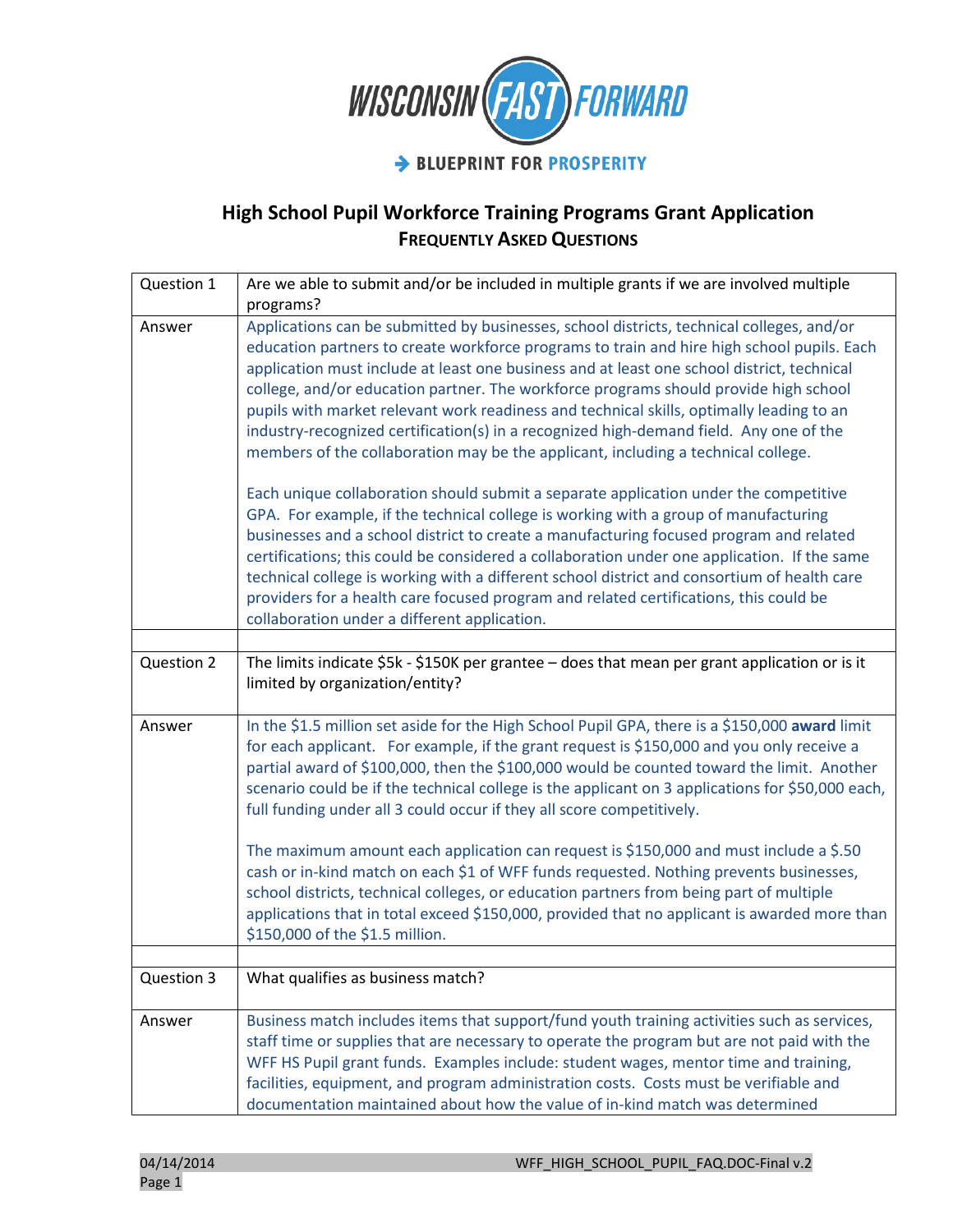

| Question 4 | What is an industry-recognized certification?                                                                                                                                                                                                                                                                                                                                                                                                                                                                                                                                                                                                                                                                                                                                                                                                                                                                                                                                                                                                                                                                                    |
|------------|----------------------------------------------------------------------------------------------------------------------------------------------------------------------------------------------------------------------------------------------------------------------------------------------------------------------------------------------------------------------------------------------------------------------------------------------------------------------------------------------------------------------------------------------------------------------------------------------------------------------------------------------------------------------------------------------------------------------------------------------------------------------------------------------------------------------------------------------------------------------------------------------------------------------------------------------------------------------------------------------------------------------------------------------------------------------------------------------------------------------------------|
| Answer     | Industry-recognized certifications tend to have two or more of the following attributes:<br>The certifying organization is nationally recognized within the industry sector;<br>$\bullet$<br>The certifying agency may be a State of Wisconsin agency;<br>$\bullet$<br>The certification is endorsed by multiple companies within the industry sector;<br>$\bullet$<br>The certification makes the holder more "desirable" or "hirable" by companies<br>within the industry sector;<br>The certification requirements, training, and skill assessments are reviewed,<br>$\bullet$<br>validated, and/or endorsed by industry sector representatives;<br>The certification may provide entrance into further education and training if desired<br>$\bullet$<br>by the certification holder.<br>Examples of industry-recognized certifications include, but are not limited to:<br><b>CNA</b><br><b>Dental Assistant</b><br>$\bullet$<br><b>Pharmacy Technician</b><br>$\bullet$<br>Machining Level 1<br>$\bullet$<br><b>Metalforming Level 1</b><br>$\bullet$<br>ServSafe<br><b>NIMS</b><br><b>NARI</b><br>$\bullet$<br><b>CIH</b> |
| Question 5 | Page 2 of the grant application has a "3 <sup>rd</sup> " column that starts with # of pupils, is that<br>supposed to be a grand total for the whole application or do I need to complete a new page<br>for each occupation/certification?                                                                                                                                                                                                                                                                                                                                                                                                                                                                                                                                                                                                                                                                                                                                                                                                                                                                                        |
| Answer     | No, the column with # of pupils, # of placements committed etc., represents the entire<br>grant application totals.                                                                                                                                                                                                                                                                                                                                                                                                                                                                                                                                                                                                                                                                                                                                                                                                                                                                                                                                                                                                              |
| Question 6 | Will a YA student's certificate of occupational proficiency be sufficient to meet the industry<br>recognized certification requirement?                                                                                                                                                                                                                                                                                                                                                                                                                                                                                                                                                                                                                                                                                                                                                                                                                                                                                                                                                                                          |
| Answer     | No. It will serve as a bonus but one additional certificate needs to be incorporated if not<br>already included. Example; CNA as part of the Health YA program is acceptable.                                                                                                                                                                                                                                                                                                                                                                                                                                                                                                                                                                                                                                                                                                                                                                                                                                                                                                                                                    |
| Question 7 | The GPA states:" Tuition reimbursement for training and/or post-secondary programming,<br>unless previously approved by OSD as a grant ineligible expenses." Can you clarify?<br>WFF HS Pupil grant funding for tuition or scholarship assistance is not eligible and there are<br>no conditions where this would be allowed, but we have received 'tuition" requests from<br>applicants where the true nature of the question was a reimbursement of instructional<br>costs rather than "tuition" funding, hence the suggestion to discuss tuition requests with<br>OSD.                                                                                                                                                                                                                                                                                                                                                                                                                                                                                                                                                        |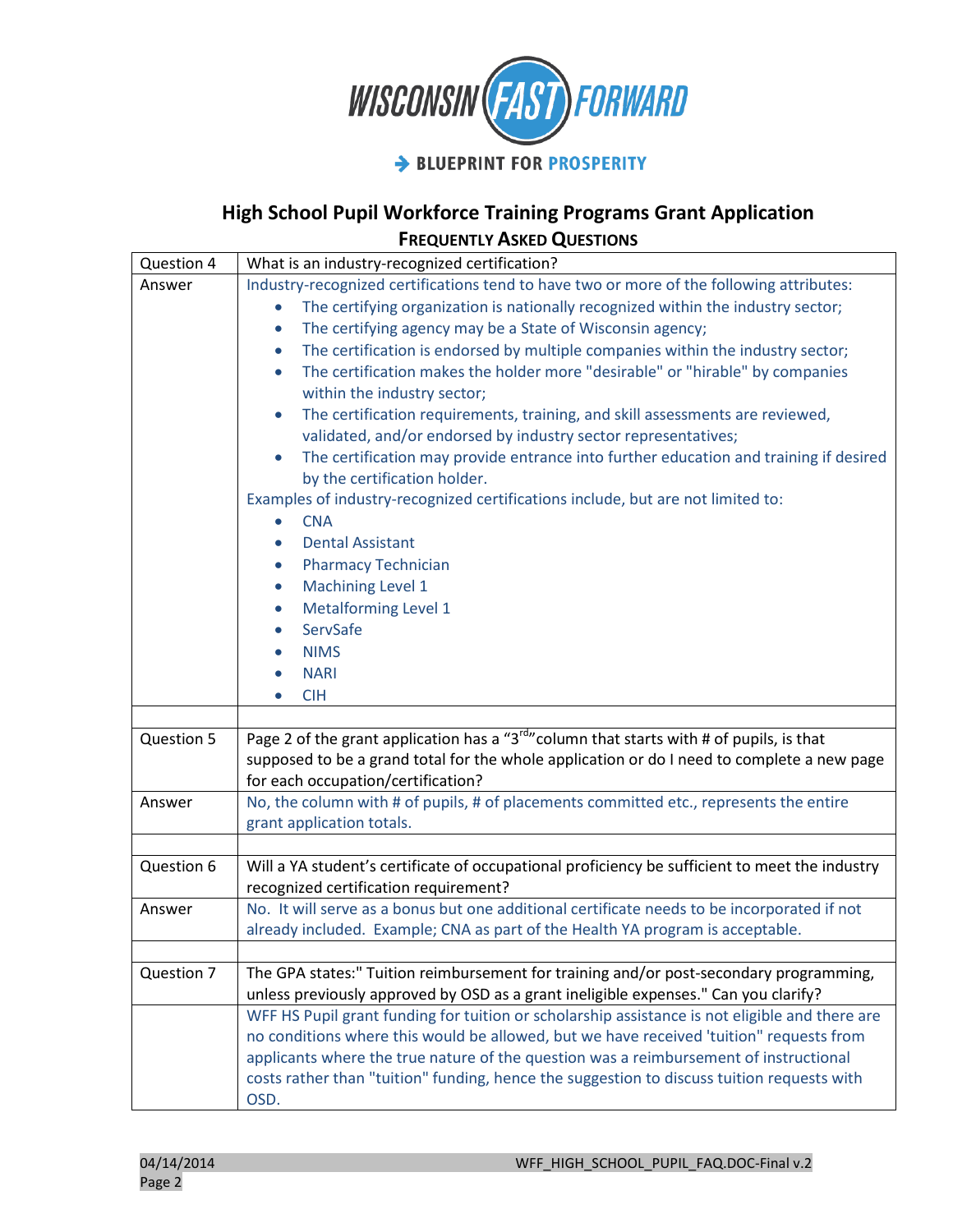

| Question8   | What is the difference between Tuition and Instructional Costs?                                                                                                                                                                                                                                                                                                                                                                                                                                                                                                                                                                                                                                                                                                                    |
|-------------|------------------------------------------------------------------------------------------------------------------------------------------------------------------------------------------------------------------------------------------------------------------------------------------------------------------------------------------------------------------------------------------------------------------------------------------------------------------------------------------------------------------------------------------------------------------------------------------------------------------------------------------------------------------------------------------------------------------------------------------------------------------------------------|
| Answer      | Instructional costs are the costs related to instruction and delivery of current, new, or<br>modified coursework that leads to an industry recognized credential. Costs such as<br>professional development, travel, materials, tools (other than capital equipment)<br>instructional technology, supplies and consumables necessary to meet the educational<br>objectives of the activity may also be included.<br>Tuition is the money that is paid to an institution of learning (e.g. technical college,<br>university, etc.) for the right to study and/or receive instruction. Tuition is not an eligible<br>expense under the requirements of the Blueprint for Prosperity - High School Pupil<br>Workforce Training Programs Grant, unless previously approved by the OSD. |
| Question 9  | What constitutes capital equipment or piece of equipment less than 5K with only a year<br>life?                                                                                                                                                                                                                                                                                                                                                                                                                                                                                                                                                                                                                                                                                    |
| Answer      | Wisconsin Fast Forward HS Pupil grant funds and Cash/In-Kind Match funds may not be<br>used for the purchase of capital equipment. Capital equipment is defined as any one item<br>that costs more than \$5,000 and has an expected life greater than one year. While the<br>purchase of capital equipment is not eligible for either the grant or match funding, in the<br>equipment line of the budget you can prorate the cost of the capital equipment to the<br>actual amount of time the student is training on it for the duration of the training time<br>specified or if you need to rent capital equipment, this would be also allowed to the actual<br>amount of time the student is training on it for the duration of time specified.                                 |
| Question 10 | Can a gift in kind be a piece of equipment from a company that costs more than 5k?                                                                                                                                                                                                                                                                                                                                                                                                                                                                                                                                                                                                                                                                                                 |
| Answer      | Wisconsin Fast Forward HS Pupil grant funds and Cash/In-Kind Match funds may not be<br>used for the purchase of capital equipment. Capital equipment is defined as any one item<br>that costs more than \$5,000 and has an expected life greater than one year. The purchase<br>cost would not be eligible as in-kind match, but you could prorate the cost of the capital<br>equipment to the actual amount of time the student is training on it for the duration of the<br>training time specified or allocate the cost of renting the capital equipment for the actual<br>amount of time the student is training on it for the duration of training time specified. This<br>would be reflected in the equipment line of the budget.                                            |
| Question 11 | Are Workforce Development Board's and technical colleges considered eligible legal entities<br>for applications?                                                                                                                                                                                                                                                                                                                                                                                                                                                                                                                                                                                                                                                                   |
| Answer      | Yes, Workforce Development Boards and technical colleges are considered eligible legal<br>entities for the WFF HS Pupil Grant applications.                                                                                                                                                                                                                                                                                                                                                                                                                                                                                                                                                                                                                                        |